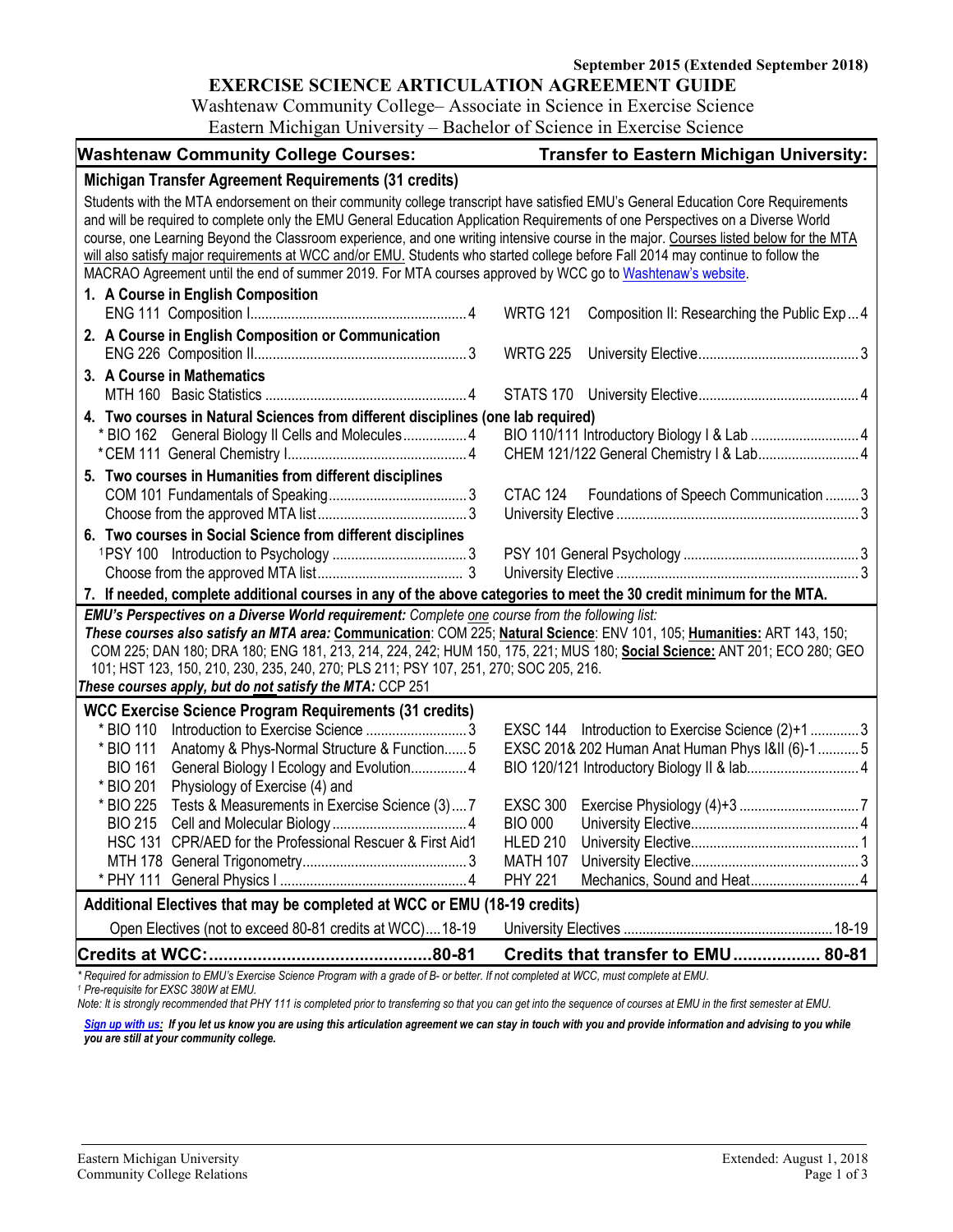# **September 2015 (Extended September 2018) EXERCISE SCIENCE ARTICULATION AGREEMENT GUIDE**

Washtenaw Community College– Associate in Science in Exercise Science Eastern Michigan University – Bachelor of Science in Exercise Science

| <b>Sample Full time Sequence:</b><br>Courses may not be offered every semester. Consult<br>advisor to plan a program of study.                                                                                                                                                                                                                                                                                                                                                                                                                                                                                                                                                                                                  |
|---------------------------------------------------------------------------------------------------------------------------------------------------------------------------------------------------------------------------------------------------------------------------------------------------------------------------------------------------------------------------------------------------------------------------------------------------------------------------------------------------------------------------------------------------------------------------------------------------------------------------------------------------------------------------------------------------------------------------------|
| <b>Fall Semester Start</b><br>$(15-16 \text{ credits})$<br>F, W; pre-req EXSC 201 and 2023<br><b>EXSC 281</b><br><b>EXSC 305</b><br>F, W, S; pre-req PHY 221 and EXSC 201/202 3<br>DTC 203 (FWS) or 204 W; pre-req CHEM 121/122, EXSC 202  3<br><b>EXSC 410</b><br>F, W; pre-req EXSC 300 & admitted4<br>Winter<br>$(15 \text{ credits})$<br>F, W; pre-req EXSC 300 & admitted3<br><b>EXSC 430</b><br><sup>2</sup> EXSC 431W<br>F, W; pre-req EXSC 300 & admitted3<br>F, W; pre-req EXSC 410 & admitted3<br><b>EXSC 432</b><br><b>EXSC 433</b><br>F, W; pre-req EXSC 300, EXSC 305 & admitted3<br>(5 credits)<br><b>Summer</b><br>Fall<br>(8 credits)<br><sup>1</sup> EXSC 480L4 F, W, S; pre-req admitted and see note below 8 |
|                                                                                                                                                                                                                                                                                                                                                                                                                                                                                                                                                                                                                                                                                                                                 |

*<sup>1</sup> Satisfies EMU's Learning Beyond the Classroom requirement.*

*<sup>2</sup> Satisfies EMU's Writing Intensive requirement.*

*Note: It is recommended you contact EMU as soon as you are considering transferring to receive advising. Please see the contact information for EMU on the third page.*